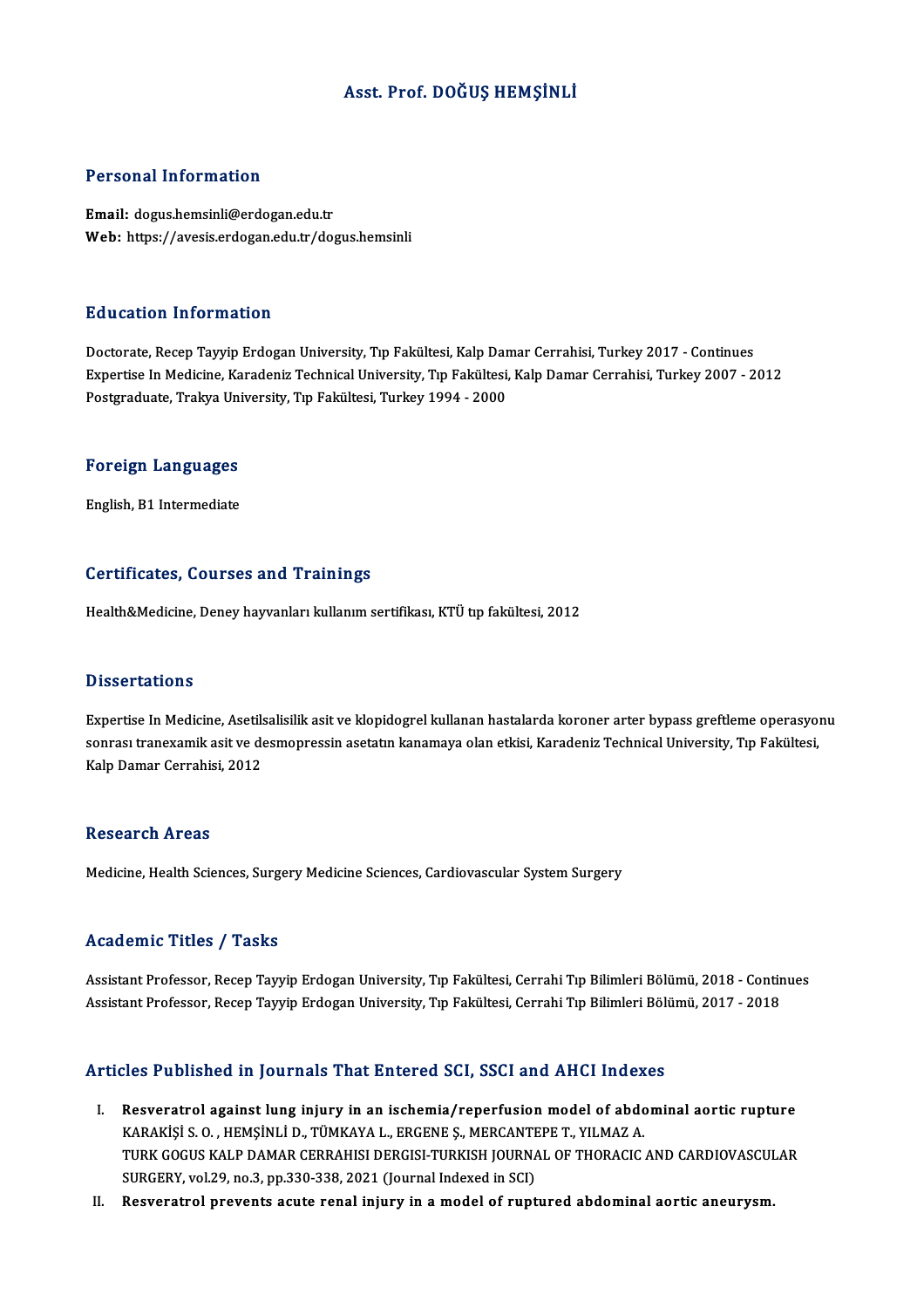Hemsinli D., Tumkaya L., Ergene Ş., Karakisi S. O. , Mercantepe T., Cinar S., Yilmaz A.<br>Human & evnerimental teviselegy, yel 40, ne 4, np EEE, EEE, 2021 (Jeurnal Indeves Hemsinli D., Tumkaya L., Ergene Ş., Karakisi S. O. , Mercantepe T., Cinar S., Yilmaz A.<br>Human & experimental toxicology, vol.40, no.4, pp.555-565, 2021 (Journal Indexed in SCI Expanded)<br>Tes Grane Beduses Abdominal Aertis Q Hemsinli D., Tumkaya L., Ergene Ș., Karakisi S. O., Mercantepe T., Cinar S., Yilma<br>Human & experimental toxicology, vol.40, no.4, pp.555-565, 2021 (Journal Ind<br>III. Tea Grape Reduces Abdominal Aortic Occlusion-Induced Lung

- Human & experimental toxicology, vol.40, no.4, pp.555-565, 2021 (Journal Indexed in The Grape Reduces Abdominal Aortic Occlusion-Induced Lung Injury<br>Hemsinli D., Ergene S., Karakisi S. O. , Mercantepe T., Tumkaya L., Yilma Tea Grape Reduces Abdominal Aortic Occlusion-Induced Lung Injury<br>Hemsinli D., Ergene S., Karakisi S. O. , Mercantepe T., Tumkaya L., Yilmaz A., Akyilzdiz K.<br>BRAZILIAN JOURNAL OF CARDIOVASCULAR SURGERY, vol.35, no.4, pp.512 Hemsinli D., Ergene S., Karakisi S. O. , Mercantepe T., Tumkaya L., Yilmaz A., Akyilzdiz K.<br>BRAZILIAN JOURNAL OF CARDIOVASCULAR SURGERY, vol.35, no.4, pp.512-520, 2020 (Journal Indexed in S<br>IV. The Role of Vaccinium Myrtil
- BRAZILIAN JOURNAL OF CARDIOVASCULAR<br>The Role of Vaccinium Myrtillus in the l<br>Ruptured Abdominal Aortic Aneurysm<br>Fraane S. Homsinli D. Karakisi S.O. Morson The Role of Vaccinium Myrtillus in the Prevention of Renal Injury<br>Ruptured Abdominal Aortic Aneurysm<br>Ergene S., Hemsinli D., Karakisi S. O. , Mercantepe T., Tumkaya E., Yilmaz A.<br>PRAZU JAN JOURNAL OF CARDJOVASCULAR SURCERY Ruptured Abdominal Aortic Aneurysm<br>Ergene S., Hemsinli D., Karakisi S. O. , Mercantepe T., Tumkaya E., Yilmaz A.<br>BRAZILIAN JOURNAL OF CARDIOVASCULAR SURGERY, vol.35, no.4, pp.490-497, 2020 (Journal Indexed in SCI) Ergene S., Hemsinli D., Karakisi S. O., Mercantepe T., Tumkaya E., Yilmaz A.<br>BRAZILIAN JOURNAL OF CARDIOVASCULAR SURGERY, vol.35, no.4, pp.490-497, 2020 (Journal Indu<br>V. The effects of whortleberry on ischemia reperfusion-
- BRAZILIAN JOURNAL OF CARDIOVASCULAR SURGERY, vol.35, no.4, pp.49<br>The effects of whortleberry on ischemia reperfusion-induced my<br>Karakisi S. O. , Hemsinli D., Ergene S., Mercantepe T., Tumkaya L., Yilmaz A.<br>TURK COCUS KALR TURK GOGUS KALP DAMAR CERRAHISI DERGISI-TURKISH JOURNAL OF THORACIC AND CARDIOVASCULAR<br>SURGERY, vol.28, pp.63-69, 2020 (Journal Indexed in SCI) Karakisi S. O., Hemsinli D., Ergene S., Mercantepe T., Tumkaya L., Yilmaz A. TURK GOGUS KALP DAMAR CERRAHISI DERGISI-TURKISH JOURNAL OF THORACIC AND CARDIOVASCULAR<br>SURGERY, vol.28, pp.63-69, 2020 (Journal Indexed in SCI)<br>VI. Use of the autologous spiral vein graft: a two-stage iliac bypass in a pot
- SURGERY, vol.28, pp.63-69, 2020 (Jou:<br>Use of the autologous spiral vein<br>trauma and contaminated tissues Use of the autologous spiral vein<br>trauma and contaminated tissues<br>ALTUN G., PULATHAN Z., Hemsinli D.<br>NACOVA JOUPNAL OF MEDICAL SCIE trauma and contaminated tissues<br>ALTUN G., PULATHAN Z., Hemsinli D.<br>NAGOYA JOURNAL OF MEDICAL SCIENCE, vol.81, no.2, pp.331-336, 2019 (Journal Indexed in SCI)<br>Our early and mid term results for andevessuler repair of abdomi

- ALTUN G., PULATHAN Z., Hemsinli D.<br>NAGOYA JOURNAL OF MEDICAL SCIENCE, vol.81, no.2, pp.331-336, 2019 (Journal Indexed in SCI)<br>VII. Our early and mid-term results for endovascular repair of abdominal aortic aneurysms<br>Karaki NAGOYA JOURNAL OF MEDICAL SCIENCE, vol.81, no.2<br>Our early and mid-term results for endovascul:<br>Karakisi S. O. , ERGENE S., HEMŞİNLİ D., Kucuker S. A.<br>TURK COCUS KALB DAMAR GERRAHISI DERÇISI TUR Our early and mid-term results for endovascular repair of abdominal aortic aneurysms<br>Karakisi S. O. , ERGENE S., HEMŞİNLİ D., Kucuker S. A.<br>TURK GOGUS KALP DAMAR CERRAHISI DERGISI-TURKISH JOURNAL OF THORACIC AND CARDIOVASC Karakisi S. O. , ERGENE S., HEMŞİNLİ D., Kucuker S. A.<br>TURK GOGUS KALP DAMAR CERRAHISI DERGISI-TURKISH JOUR<br>SURGERY, vol.27, no.1, pp.29-34, 2019 (Journal Indexed in SCI)<br>Obturator bunass in the treatment of presthetis sra TURK GOGUS KALP DAMAR CERRAHISI DERGISI-TURKISH JOURNAL OF THORACIC AND CARDIOVAS<br>SURGERY, vol.27, no.1, pp.29-34, 2019 (Journal Indexed in SCI)<br>VIII. Obturator bypass in the treatment of prosthetic graft infection: Classi
- SURGERY, vol.27, no.1, pp.29-34, 2019 (Journal Indexed in SCI)<br>Obturator bypass in the treatment of prosthetic graft infection: Classic but still effective<br>ALTUN G., PULATHAN Z., Hemsinli D. Obturator bypass in the treatment of prosthetic graft infection: Classic but still effective<br>ALTUN G., PULATHAN Z., Hemsinli D.<br>TURK GOGUS KALP DAMAR CERRAHISI DERGISI-TURKISH JOURNAL OF THORACIC AND CARDIOVASCULAR<br>SUBCERY ALTUN G., PULATHAN Z., Hemsinli D.<br>TURK GOGUS KALP DAMAR CERRAHISI DERGISI-TURKISH JOURNA<br>SURGERY, vol.26, no.3, pp.480-483, 2018 (Journal Indexed in SCI)<br>Hungsbaris ovugen treatment in thromboengijtis obliterar
- TURK GOGUS KALP DAMAR CERRAHISI DERGISI-TURKISH JOURNAL OF THORACIC AND CARDIOVASC<br>SURGERY, vol.26, no.3, pp.480-483, 2018 (Journal Indexed in SCI)<br>IX. Hyperbaric oxygen treatment in thromboangiitis obliterans: a retrospec SURGERY, vol.26, no.3, pp.480-483, 2018 (Journal Indexed in SCI)<br>Hyperbaric oxygen treatment in thromboangiitis obliterans: a retrospe<br>Hemsinli D., ALTUN G., KAPLAN S., YILDIRIM F., CEBI G.<br>Diving and hyperbaric medicine, IX. Hyperbaric oxygen treatment in thromboangiitis obliterans: a retrospective clinical audit. Hemsinli D., ALTUN G., KAPLAN S., YILDIRIM F., CEBI G.<br>Diving and hyperbaric medicine, vol.48, pp.31-35, 2018 (Journal Indexed in SCI)<br>X. True Aneurysms of the Extracranial Carotid Artery : An Evaluation of Two "Giant
- Diving and hyperbaric me<br>True Aneurysms of the<br>the Current Literature<br>ALTIN G. BULATHAN 7. I True Aneurysms of the Extracral<br>the Current Literature<br>ALTUN G., PULATHAN Z., Hemsinli D.<br>JOUPNAL OF KOPEAN NEUPOSUPCIC the Current Literature<br>ALTUN G., PULATHAN Z., Hemsinli D.<br>JOURNAL OF KOREAN NEUROSURGICAL SOCIETY, vol.61, no.2, pp.282-286, 2018 (Journal Indexed in SCI)<br>An unewnested image on a sheet radiosraph

- ALTUN G., PULATHAN Z., Hemsinli D.<br>JOURNAL OF KOREAN NEUROSURGICAL SOCIETY, vol.61, no.2<br>XI. An unexpected image on a chest radiograph.<br>Hemsinli D., MUTLU H., ALTUN G., PULATHAN Z., OZDEMIR A. JOURNAL OF KOREAN NEUROSURGICAL SOCIETY, vol.61, no.2<br>An unexpected image on a chest radiograph.<br>Hemsinli D., MUTLU H., ALTUN G., PULATHAN Z., OZDEMIR A.<br>Sestijsk medicel journal vol.62, np.156,159,2017 (Journal In An unexpected image on a chest radiograph.<br>Hemsinli D., MUTLU H., ALTUN G., PULATHAN Z., OZDEMIR A.<br>Scottish medical journal, vol.62, pp.156-158, 2017 (Journal Indexed in SCI)<br>Amputation prodictors in diabatis foot ulsers
- XII. Amputation predictors in diabetic foot ulcers treated with hyperbaric oxygen.<br>Kaplan S., Hemsinli D., Kaplan S., ARSLAN A. Scottish medical journal, vol.62, pp.156-158,<br>Amputation predictors in diabetic foot<br>Kaplan S., Hemsinli D., Kaplan S., ARSLAN A.<br>Journal of wound care, vol.26, np.361,366.6 Amputation predictors in diabetic foot ulcers treated with hyperl<br>Kaplan S., Hemsinli D., Kaplan S., ARSLAN A.<br>Journal of wound care, vol.26, pp.361-366, 2017 (Journal Indexed in SCI)<br>Emergency coronory bypace surgery in n

XIII. Emergency coronary bypass surgery in patients under the influence of dual antiplatelet therapy:<br>effects of tranexamic acid and desmopressin acetate Journal of wound care, vol.26, pp.361-366, 2017 (Journal In<br>Emergency coronary bypass surgery in patients under<br>effects of tranexamic acid and desmopressin acetate<br>ALTIN C. Homeinli D. PULATHAN Z. Gyrolok A ALTUNG., Hemsinli D., PULATHAN Z., Civelek A. effects of tranexamic acid and desmopressin acetate<br>ALTUN G., Hemsinli D., PULATHAN Z., Civelek A.<br>TURKISH JOURNAL OF MEDICAL SCIENCES, vol.47, no.6, pp.1708-1714, 2017 (Journal Indexed in SCI)<br>Hunorbaris Ouygen Thereny in ALTUN G., Hemsinli D., PULATHAN Z., Civelek A.<br>TURKISH JOURNAL OF MEDICAL SCIENCES, vol.47, no.6, pp.1708-1714, 2017 (Journal Indexed in SCI)<br>XIV. Hyperbaric Oxygen Therapy in the Treatment of Fontaine Stage IV Thromboangi

- TURKISH JOURNAL OF MEDICAL SCIENCES, v<br>Hyperbaric Oxygen Therapy in the Trea<br>Hemsinli D., Kaplan S., Kaplan S., YILDIRIM F.<br>The international journal of lower extremity. Hyperbaric Oxygen Therapy in the Treatment of Fontaine Stage IV Thromboangiitis Oblitera<br>Hemsinli D., Kaplan S., Kaplan S., YILDIRIM F.<br>The international journal of lower extremity wounds, vol.15, pp.366-370, 2016 (Journal Hemsinli D., Kaplan S., Kaplan S., YILDIRIM F.<br>The international journal of lower extremity wounds, vol.15, pp.366-370, 2016 (Journal Indexed in SCI)<br>XV. Silent killer: A scalpel in the aortic wall after spinal surgery.
- ALTUNG., Hemsinli D., KUTANIS D., GAZIOGLUG. Silent killer: A scalpel in the aortic wall after spinal surgery.<br>ALTUN G., Hemsinli D., KUTANIS D., GAZIOGLU G.<br>Neurologia i neurochirurgia polska, vol.50, pp.294-6, 2016 (Journal Indexed in SCI)<br>The Effects of Petassium ALTUN G., Hemsinli D., KUTANIS D., GAZIOGLU G.<br>Neurologia i neurochirurgia polska, vol.50, pp.294-6, 2016 (Journal Indexed in SONIC<br>XVI. The Effects of Potassium Channels in Human Internal Mammary Artery.
- Neurologia i neurochirurgia polska, vol.50, pp.294-6, 2016<br>The Effects of Potassium Channels in Human Interna<br>AFSAR S., Hemsinli D., OZYAZGAN S., AKKAN A., ARSLAN C.<br>Pharmagology vol.97, pp.72, 7, 2016 (Journal Indoved in The Effects of Potassium Channels in Human Internal Mammary Artery.<br>AFSAR S., Hemsinli D., OZYAZGAN S., AKKAN A., ARSLAN C.<br>Pharmacology, vol.97, pp.72-7, 2016 (Journal Indexed in SCI)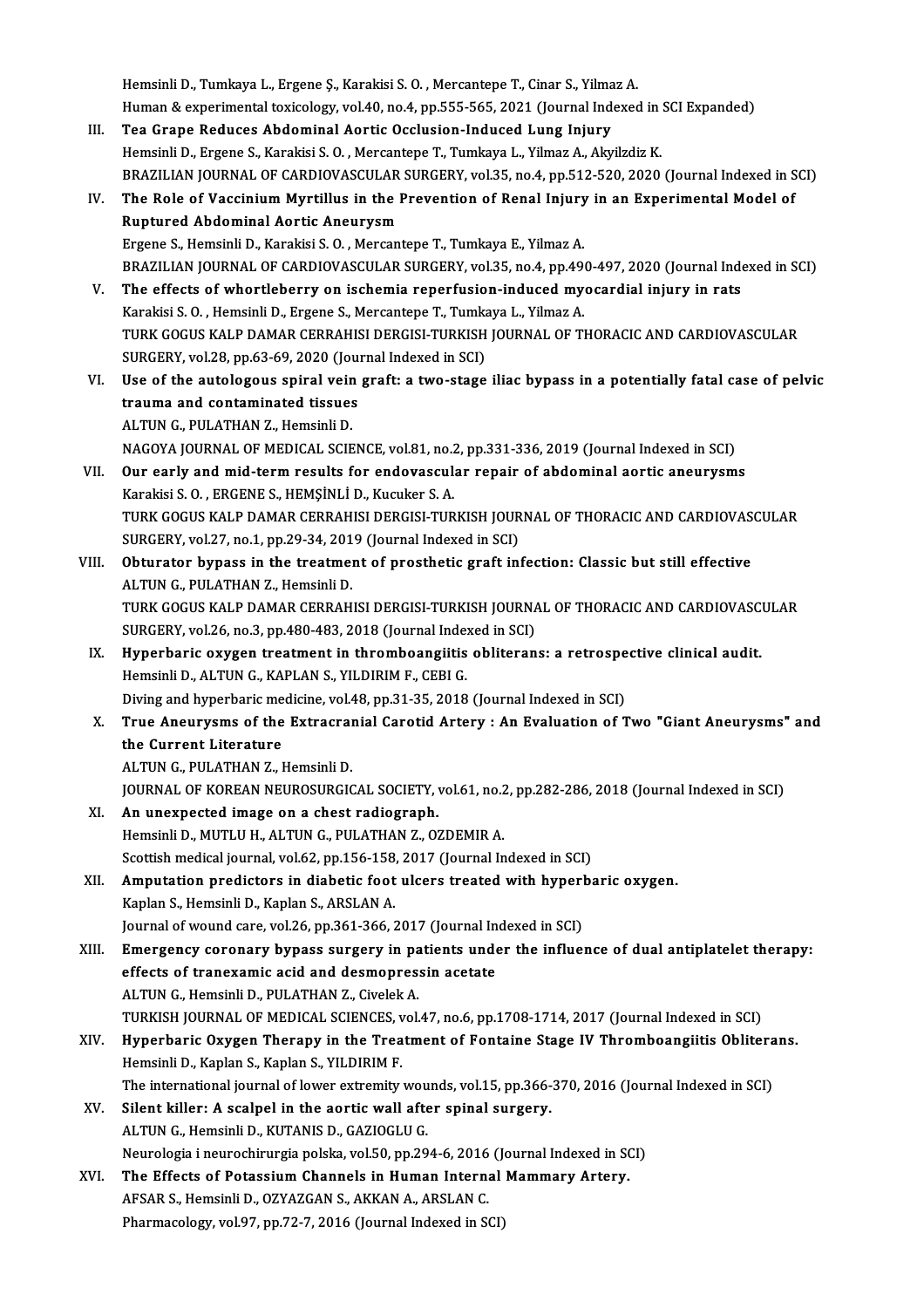- XVII. Conservative management of chylothorax after coronary artery bypass grafting.<br>ALTIN C. BULATHAN Z. KUTANS D. Homeinli D. ERTURK E. CIVELEK A Conservative management of chylothorax after coronary artery **l**<br>ALTUN G., PULATHAN Z., KUTANIS D., Hemsinli D., ERTURK E., CIVELEK A.<br>Taves Heart Institute journal vol.42, np.149.51, 2015 (Journal Indeved in Conservative management of chylothorax after coronary artery bypa:<br>ALTUN G., PULATHAN Z., KUTANIS D., Hemsinli D., ERTURK E., CIVELEK A.<br>Texas Heart Institute journal, vol.42, pp.148-51, 2015 (Journal Indexed in SCI)<br>Pole ALTUN G., PULATHAN Z., KUTANIS D., Hemsinli D., ERTURK E., CIVELEK A.<br>Texas Heart Institute journal, vol.42, pp.148-51, 2015 (Journal Indexed in SCI)<br>XVIII. Role of ethyl pyruvate in systemic inflammatory response and lung
- Texas Heart Institute journal, vol.42, pp.148-5<br>Role of ethyl pyruvate in systemic inflam<br>of ruptured abdominal aortic aneurysm.<br>PULATHAN 7, ALTUNG, Homeinli D. MENTES Role of ethyl pyruvate in systemic inflammatory response and lu<br>of ruptured abdominal aortic aneurysm.<br>PULATHAN Z., ALTUN G., Hemşinli D., MENTEŞE A., YULUĞ E., CIVELEK A.<br>PieMed researsh international vel 2014 np 957109-2 of ruptured abdominal aortic aneurysm.<br>PULATHAN Z., ALTUN G., Hemşinli D., MENTEŞE A., YULUĞ E., CIVELEK A.<br>BioMed research international, vol.2014, pp.857109, 2014 (Journal Indexed in SCI)<br>Artervel ve venöz tikanıklığa no PULATHAN Z., ALTUN G., Hemşinli D., MENTEŞE A., YULUĞ E., CIVELEK A.<br>BioMed research international, vol.2014, pp.857109, 2014 (Journal Indexed in SCI)<br>XIX. Arteryel ve venöz tıkanıklığa neden olan epithelioid hemanjiyo
- BioMed research international, vol.2014, pp.85<br>Arteryel ve venöz tıkanıklığa neden olan<br>Altun G., Pulathan Z., HEMŞİNLİ D., Güven K. Y.<br>TURK COCUS KALR DAMAR GERRAHISI DERCI Arteryel ve venöz tıkanıklığa neden olan epithelioid hemanjiyoendotelyom<br>Altun G., Pulathan Z., HEMŞİNLİ D., Güven K. Y.<br>TURK GOGUS KALP DAMAR CERRAHISI DERGISI-TURKISH JOURNAL OF THORACIC AND CARDIOVASCULAR<br>SURCERY no 22 Altun G., Pulathan Z., HEMŞİNLİ D., Güven K. Y.<br>TURK GOGUS KALP DAMAR CERRAHISI DERGISI-TURKISH JOURNAL OF<br>SURGERY, no.22, pp.427-430, 2013 (Journal Indexed in SCI Expanded) SURGERY, no.22, pp.427-430, 2013 (Journal Indexed in SCI Expanded)<br>Articles Published in Other Journals

- rticles Published in Other Journals<br>I. The effects of dexmedetomidine against ruptured abdominal aortic aneurysm injury to myocardial<br>tiggys indused by abdominal sorta clamping The effects of dexmedetomidine against rupt<br>tissue induced by abdominal aorta clamping<br>Karakisi S.O. Hemsinli D. Tümkaya L. Ergens S. M tissue induced by abdominal aorta clamping<br>Karakişi S. O. , Hemşinli D., Tümkaya L., Ergene Ş., Mercantepe T., Yılmaz A. Damar Cerrahi Dergisi, vol.30, no.2, pp.93-101, 2021 (Other Refereed National Journals) Karakişi S. O. , Hemşinli D., Tümkaya L., Ergene Ş., Mercantepe T., Yılmaz A.<br>Damar Cerrahi Dergisi, vol.30, no.2, pp.93-101, 2021 (Other Refereed National Journals)<br>II. Great saphenous varicose vein treatment with endoven Damar Cerrahi<br>Great saphen<br>EVLA and RF<br>Homeinli D. Kor Great saphenous varicose vein t<br>EVLA and RF<br>Hemşinli D., Karakişi S. O. , Ergene Ş.<br>Annak of Medical Besearsh vel 27 x EVLA and RF<br>Hemşinli D., Karakişi S. O. , Ergene Ş.<br>Annals of Medical Research, vol.27, no.10, pp.2794-2798, 2020 (National Refreed University Journal) Hemsinli D., Karakişi S. O. , Ergene Ş.<br>Annals of Medical Research, vol.27, no.10, pp.2794-2798, 2020 (National Refreed University Journal)<br>III. Long-term results for basilic vein superficialization or transposition for he Annals of Medical Research, vol.27,<br>**Long-term results for basilic ve**<br>Ergene Ş., Hemşinli D., Karakişi S. O.<br>Damar Carrabi Dargisi, vol.29, no.2 Long-term results for basilic vein superficialization or transposition for hemen<br>Ergene Ș., Hemșinli D., Karakişi S. O.<br>Damar Cerrahi Dergisi, vol.29, no.2, pp.78-83, 2020 (Other Refereed National Journals)<br>The Shert Term Ergene Ș., Hemșinli D., Karakiși S. O.<br>Damar Cerrahi Dergisi, vol.29, no.2, pp.78-83, 2020 (Other Refereed National Journals)<br>IV. The Short Term Effects of Cardiopulmonary Bypass Surgery on Choroidal, Macular and Retin Damar Cerrahi Dergisi, vol.29, no<br>The Short Term Effects of Cal<br>Nerve Fiber Layer Thickness<br>UZUNE ERCENES KAIMM KA The Short Term Effects of Cardiopulmonary Bypass :<br>Nerve Fiber Layer Thickness<br>UZUN F., ERGENE Ş., KAİM M., KARAKİŞİ S. O. , HEMŞİNLİ D.<br>Petina Vitrave val 28 na 2 nn 128 142 2019 (Othar Petarı Nerve Fiber Layer Thickness<br>UZUN F., ERGENE Ș., KAİM M., KARAKİŞİ S. O. , HEMŞİNLİ D.<br>Retina-Vitreus, vol.28, no.2, pp.138-142, 2019 (Other Refereed National Journals) UZUN F., ERGENE Ş., KAİM M., KARAKİŞİ S. O. , HEMŞİNLİ D.<br>Retina-Vitreus, vol.28, no.2, pp.138-142, 2019 (Other Refereed National Journals)<br>V. Our early and mid-term results in thoracic aorta pathologies undergoing end KARAKİŞİ S. O. , ERGENE Ş., HEMŞİNLİ D.<br>Turkish Journal of Vascular Surgery, vol.28, no.2, pp.78-83, 2019 (Other Refereed National Journals) Our early and mid-term results in thoracic aorta pathologies undergoing endovascular re<br>KARAKİŞİ S. O. , ERGENE Ş., HEMŞİNLİ D.<br>Turkish Journal of Vascular Surgery, vol.28, no.2, pp.78-83, 2019 (Other Refereed National Jou VI. Our experience of endovascular treatment in coronary subclavian steal syndrome with a reviewof the literature Erden T., HEMŞİNLİ D. the literature<br>Erden T., HEMŞİNLİ D.<br>Turgut Özal Tıp Merkezi Dergisi (E.A İnönü Üniversitesi Tıp Fakültesi Dergisi), vol.26, no.3, pp.366-369, 2019 Erden T., HEMŞİNLİ D.<br>Turgut Özal Tıp Merkezi Dergisi (E.A İı<br>(National Refreed University Journal)<br>Diagonal earlaba erease is associ (National Refreed University Journal)<br>VII. Diagonal earlobe crease is associated with increased mean platelet volume Kul S., Sayın M.R., DURSUN İ., ŞAHİN S., HEMŞİNLİ D., AYDIN C., ATEŞ A.H. Diagonal earlobe crease is associated with increased mean platelet volume<br>Kul S., Sayın M. R. , DURSUN İ., ŞAHİN S., HEMŞİNLİ D., AYDIN C., ATEŞ A. H.<br>Harran Üniversitesi Ziraat Fakültesi Dergisi, vol.15, no.3, pp.134-139,
	-
- Kul S., Sayın M. R. , DURSUN İ., ŞAHİN S., HEMŞİNLİ D., AYDIN C., ATEŞ A. H.<br>Harran Üniversitesi Ziraat Fakültesi Dergisi, vol.15, no.3, pp.134-139, 2018 (National Refreed University Jo<br>VIII. An evaluation of the neutrophi Harran Üniversitesi Ziraat Faki<br>An evaluation of the neutro<br>thromboangiitis obliterans<br>ALTIN C. HEMS<sup>iNI i</sup> D An evaluation of the<br>thromboangiitis oblit<br>ALTUN G., HEMŞİNLİ D.<br>Turgut Özel Tın Merkeri thromboangiitis obliterans<br>ALTUN G., HEMŞİNLİ D.<br>Turgut Özal Tıp Merkezi Dergisi, vol.25, no.1, pp.35-38, 2018 (National Refreed University Journal)<br>The role of vessular elestesranhy and sanatid artory intime modie thiskne
	-

- ALTUN G., HEMŞİNLİ D.<br>Turgut Özal Tıp Merkezi Dergisi, vol.25, no.1, pp.35-38, 2018 (National Refreed University Journal)<br>IX. The role of vascular elastography and carotid artery intima media thickness methods in the<br>deter Turgut Özal Tıp Merkezi Dergisi, vol.25, no.1, pp.35-38, 2018 (National Refreed<br>The role of vascular elastography and carotid artery intima media thio<br>determination of non-syndromic ascending thoracic aortic aneurysm<br>HEMSI The role of vascular elastography and carotid artery intima media thickness methods in the<br>determination of non-syndromic ascending thoracic aortic aneurysm<br>HEMŞİNLİ D., Korkmaz H. A. A. , Baki G., Vuralkan E., Kaplan S. T determination of non-syndromic ascending thoracic aortic aneurysm<br>HEMŞİNLİ D., Korkmaz H. A. A. , Baki G., Vuralkan E., Kaplan S. T. , Kul S., Türkmen İ. U.<br>Turgut Özal Tıp Merkezi Dergisi (E.A İnönü Üniversitesi Tıp Fakül HEMŞİNLİ D., Korkmaz H. A.<br>Turgut Özal Tıp Merkezi Der<br>Refreed University Journal)<br>An evaluation of the effe Turgut Özal Tıp Merkezi Dergisi (E.A İnönü Üniversitesi Tıp Fakültesi Dergisi), vol.25, no.1, pp.1-6, 2018 (Natio<br>Refreed University Journal)<br>X. An evaluation of the effect of perioperative levosimendan administration
-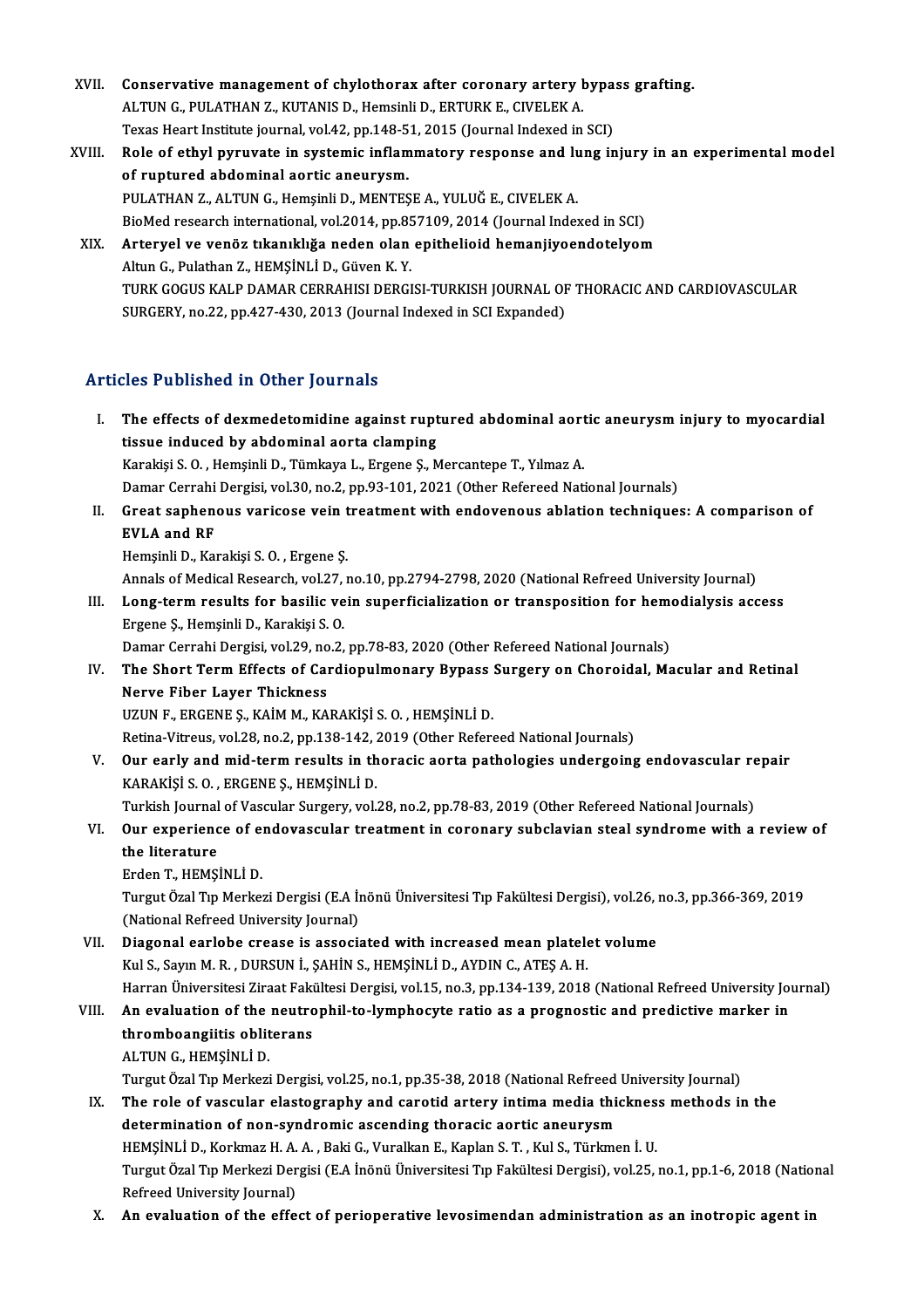patients undergoing open heart surgery with poor ventricular function patients undergoing open heart surgery with poor ventricula<br>Altun G., HEMŞİNLİ D., Pulathan Z., Özdemir A. C. , Mutlu H., Civelek A.<br>Annak of surgery and perioperative sare vel 1, no 2, nn 1999 1912. Annals of surgery and perioperative care, vol.1, no.2, pp.1009-1012, 2016 (International Refereed University Journal) Altun G.,<br>Annals o:<br>Journal)<br>An Eval Annals of surgery and perioperative care, vol.1, no.2, pp.1009-1012, 2016 (International Refereed University<br>Journal)<br>XI. An Evaluation on the Effect of Preoperative Levosimendan Administration as an Inotropic Agent in<br>Rat

- Journal)<br>An Evaluation on the Effect of Preoperative Levosimendan Administration<br>Patients Undergoing Open Heart Surgery with Poor Ventricular Function<br>ALTUNC HEMSINLID PULATHANZ ÖZDEMIR A.C. muth: b. CİVELEK A Patients Undergoing Open Heart Surgery with Poor Ventricular Function<br>ALTUN G., HEMŞİNLİ D., PULATHAN Z., ÖZDEMİR A. C., mutlu h., CİVELEK A. annals of surgery and perioperative care, vol.1, no.2, pp.1-4, 2016 (Refereed Journals of Other Institutions) ALTUN G., HEMSINLI D., PULATHAN Z., ÖZDEMIR A. C. , mutlu h., CIVELEK A.<br>annals of surgery and perioperative care, vol.1, no.2, pp.1-4, 2016 (Refereed Journals of Other Institutions)<br>XII. What do Head and Neck Surgery and
- annals of surger<br>What do Head<br>Foreign Body<br>Cobanoğlu B. Vi What do Head and Neck Surgery and Orthopedics have<br>Foreign Body<br>Çobanoğlu B., Vuralkan E., Yeğengil Ç., HEMŞİNLİ D., Saylan S.<br>Trauma and Trastment vol 1, no 4, nn 229, 221, 2014 (Interne

Foreign Body<br>Çobanoğlu B., Vuralkan E., Yeğengil Ç., HEMŞİNLİ D., Saylan S.<br>Trauma and Treatment, vol.1, no.4, pp.229-231, 2014 (International Refereed University Journal)

# rrauma and treatment, v<br>Books & Book Chapters

- ooks & Book Cha<br>I. Gebelikte pıhtı<br>Bulathan Z. Altın I. Gebelikte pıhtı<br>Pulathan Z., Altındeğer Gülden N., Hemşinli D. in:Pıhtı,H.TankutAkay,Editor, İstanbulMedikalYayıncılık, İstanbul,pp.101-109,2021
- Pulathan Z., Altındeğer Gülden N., Hemşinli D.<br>in: Pıhtı, H. Tankut Akay, Editor, İstanbul Medikal Yay<br>II. Abdominal vasküler patolojilerde karın ağrısı<br>urmsini i D. in: Pıhtı, H. Ta<br><mark>Abdominal</mark><br>HEMŞİNLİ D.<br>in: Karın Ağrı HEMŞİNLİ D.<br>in: Karın Ağrısı, Şen A, Akbaş A, Editor, Nobel Tıp Kitabevleri, İstanbul, pp.327-335, 2019

### Refereed Congress / Symposium Publications in Proceedings

efereed Congress / Symposium Publications in Proceedings<br>I. Brakio-Bazilik Arterio-Venöz Fistül ve Üst Ekstremite Arterio-Venöz Greft Uygulamalarımızın Klinik<br>Tekin Sanusları Teca Songi öss<br>Brakio-Bazilik A<br>Takip Sonuçları<br>EDCENE S. HEMSİ Brakio-Bazilik Arterio-Venöz Fistül<br>Takip Sonuçları<br>ERGENE Ş., HEMŞİNLİ D., KARAKİŞİ S. O.<br>10. Ulucal Vesküler ve Endovesküler Cer

ERGENE S., HEMSINLI D., KARAKISI S. O.

Takip Sonuçları<br>ERGENE Ş., HEMŞİNLİ D., KARAKİŞİ S. O.<br>19. Ulusal Vasküler ve Endovasküler Cerrahi Kongresi 10. Ulusal Fleboloji Kongresi, Girne, Cyprus (Kktc), 26 - 29<br>October 2019, pp.10-11 19. Ulusal Vasküler ve Endovasküler Cerrahi Kongresi 10. Ulusal Fleboloji Kongresi, Girne, Cyprus (Kktc), 26 - 29<br>October 2019, pp.10-11<br>II. Abdominal aort anevrizmasında elektif ve acil cerrahi tedavi: riskli grupların ta

October 2019, pp.10-11<br>Abdominal aort anevrizmasını<br>azaltmada faydalı olabilir mi?<br>HEMSİNLİ D. KARAKİSİ S.O., ERC Abdominal aort anevrizmasında elek<br>azaltmada faydalı olabilir mi?<br>HEMŞİNLİ D., KARAKİŞİ S.O. , ERGENE Ş.<br>8. Uluslaranası Karadaniz Aile Heltimliği v azaltmada faydalı olabilir mi?<br>19. HEMŞİNLİ D., KARAKİŞİ S. O. , ERGENE Ş.<br>8. Uluslararası Karadeniz Aile Hekimliği Kongresi, Trabzon, Turkey, 10 - 13 October 2019, pp.43-45

HEMŞİNLİ D., KARAKİŞİ S. O. , ERGENE Ş.<br>8. Uluslararası Karadeniz Aile Hekimliği Kongresi, Trabzon, Turkey, 10 - 13 October 2019, pp.43-45<br>111. Kardiyak cerrahi uyguladığımız hastalarda hemostaz ve postoperatif kan tra 8. Uluslararası Kara<br><mark>Kardiyak cerrahi</mark><br>uygulamalarımız.<br>KARAKİSİS O. HEL Kardiyak cerrahi uyguladığımız hast<br>uygulamalarımız.<br>KARAKİŞİ S. O. , HEMŞİNLİ D., ERGENE Ş.<br>6 Pize Tematik Anestesi Semnezuumu, Be <mark>uygulamalarımız.</mark><br>KARAKİŞİ S. O. , HEMŞİNLİ D., ERGENE Ş.<br>6.Rize Tematik Anestesi Sempozyumu- Perioperatif Sıvı Yönetimi, Turkey, 7 - 08 September 2019, pp.9-14

KARAKİŞİ S. O. , HEMŞİNLİ D., ERGENE Ş.<br>6.Rize Tematik Anestesi Sempozyumu- Perioperatif Sıvı Yönetimi, Turkey, 7 - 08 September 2019, p<br>IV. Dikişsiz Aort Kapak Replasmanı Uyguladığımız Hastaların Yoğun Bakım Takip Son 6.Rize Tematik Anestesi Sempozyumu- Pe<br>Dikişsiz Aort Kapak Replasmanı Uyg<br>HEMŞİNLİ D., KARAKİŞİ S. O. , ERGENE Ş.<br>PreCen Trabren? Anesteri Yeğun Balam HEMŞİNLİ D., KARAKİŞİ S. O. , ERGENE Ş.<br>ProCon Trabzon2 Anestezi, Yoğun Bakım ve Ağrıda Tartışmalı Konular, Rize, Turkey, 22 June 2019, pp.75-78

HEMŞİNLİ D., KARAKİŞİ S. O. , ERGENE Ş.<br>ProCon Trabzon2 Anestezi, Yoğun Bakım ve Ağrıda Tartışmalı Konular, Rize, Turkey, 22 June 2019, pp.75-78<br>V. Koroner arter baypas greft cerrahisi uygulanan hastalarda obezite bile ProCon Trabzon2 Anestezi, Yoğun Bakım ve *k*<br>Koroner arter baypas greft cerrahisi uy<br>yoğun bakım ve takip sonuçlarına etkisi<br>HEMSİNI İ.D Koroner art<br>yoğun bakır<br>HEMŞİNLİ D.<br>Seğlir Bilimle yoğun bakım ve takip sonuçlarına etkisi<br>HEMŞİNLİ D.<br>Sağlık Bilimleri Üniversitesi 2. Anesteziyoloji ve Reanimasyon sempozyumu, Ankara, Turkey, 08 December 2018,

HEMŞİNL<br>Sağlık Bili<br>pp.19-20<br>Tin J Aor Sağlık Bilimleri Üniversitesi 2. Anesteziyoloji ve Reanimasyon sempozyumu, Ankara, Turkey, 08 De<br>pp.19-20<br>VI. Tip I Aort Diseksiyonu Olan İleri Kronik Obstruktif Akciğer Hastasının Weannig Süreci

pp.19-20<br>VI. Tip I Aort Diseksiyonu Olan İleri Kronik Obstruktif Akciğer Hastasının Weannig Süreci HEMSINLI D., ÖZDEMIR A.

Procon Trabzon Anestezi, Yoğun Bakım ve Ağrı'da Tartışmalı Konular, Trabzon, Turkey, 27 - 28 October 2018, pp.105-107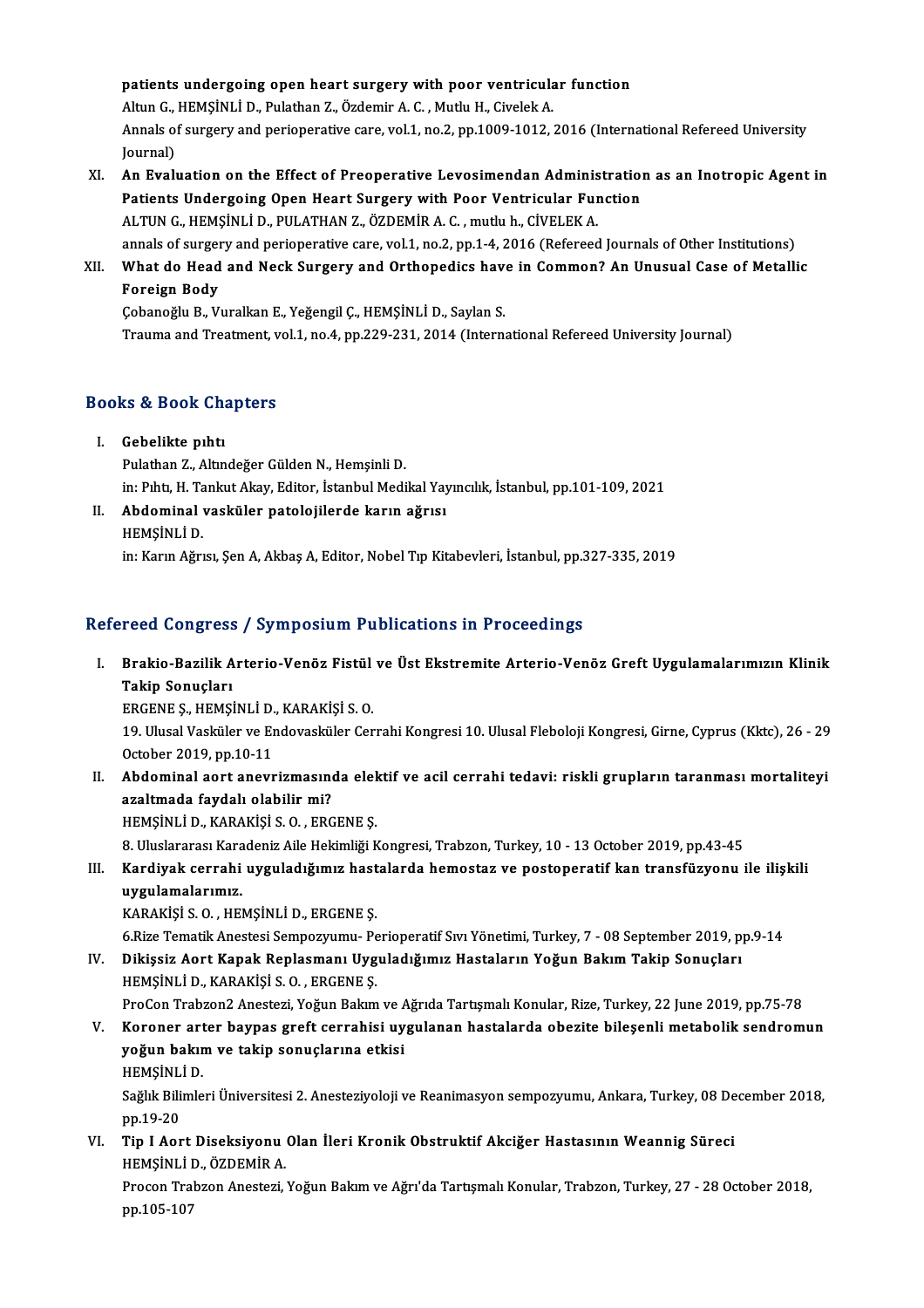VII. İzole koroner baypas cerrahisi uygulanan hastalarda kronik obstruktif akciğer hastalığının cerrahi<br>Senyelere etkiçi İzole koroner ba<br>sonuçlara etkisi<br>HEMSİNLİ D sonuçlara etkisi<br>HEMSİNLİ D. sonuçlara etkisi<br>HEMŞİNLİ D.<br>5. Rize tematik anestezi sempozyumu, Rize, Turkey, 9 - 12 September 2018, pp.57-59<br>Hamediyaliz spettinda selisan neğdeaneyyiymanın sanyabi tadevisi VIII. Hemodiyaliz greftinde gelişen psödoanevrizmanın cerrahi tedavisi<br>Ergene Ş., Karakişi S. O., HEMŞİNLİ D., Karamustafa H., İlhan G., Yel İ. 5. Rize tematik anestezi sempozyumu, Rize, Turkey, 9 - 12 September<br>Hemodiyaliz greftinde gelişen psödoanevrizmanın cerrahi te<br>Ergene Ş., Karakişi S. O. , HEMŞİNLİ D., Karamustafa H., İlhan G., Yel İ.<br>19. ulusal vasküler v Hemodiyaliz greftinde gelişen psödoanevrizmanın cerrahi tedavisi<br>Ergene Ş., Karakişi S. O. , HEMŞİNLİ D., Karamustafa H., İlhan G., Yel İ.<br>18. ulusal vasküler ve endovasküler cerrahi kongresi ve 9. ulusal fleboloji kongres Ergene Ș., Karakiși S. O. , HEM<br>18. ulusal vasküler ve endova<br>November 2017, vol.4, pp.71<br>Anivaban kullanan hastad November 2017, vol.4, pp.71<br>IX. Apixaban kullanan hastada spontan olarak gelişen intramural hematom ve asenden aort diseksiyonu

- November 2017, vol.4, pp.71<br><mark>Apixaban kullanan hastada spontan olarak gelişen intramural hematom ve asenden ac</mark><br>Karakişi S. O. , Ergene Ş., HEMŞİNLİ D., Küçüker Ş. A. , Karamustafa H., İlhan G., Yel İ., Küçüker Ş. A.<br>18. u Apixaban kullanan hastada spontan olarak gelişen intramural hematom ve asenden aort dise<br>Karakişi S. O. , Ergene Ş., HEMŞİNLİ D., Küçüker Ş. A. , Karamustafa H., İlhan G., Yel İ., Küçüker Ş. A.<br>18. ulusal vasküler ve endov Karakişi S. O. , Ergene Ş., HEM<br>18. ulusal vasküler ve endova<br>November 2017, vol.4, pp.27<br>Arterivovanër, fistël anovr 18. ulusal vasküler ve endovasküler cerrahi kongresi ve 9. u.<br>November 2017, vol.4, pp.27<br>X. Arteriyovenöz fistül anevrizmalarında cerrahi tedavi<br>Pulsthan 7. Altun G. Özdemir A. G. HEMSİNLİ D. Güyen K. V
- November 2017, vol.4, pp.27<br><mark>Arteriyovenöz fistül anevrizmalarında cerrahi tedavi</mark><br>Pulathan Z., Altun G., Özdemir A. C. , HEMŞİNLİ D., Güven K. Y.<br>18. ulugal vaskülar ve andavaşkülar sarrabi kangresi ve 9. ulı 18. X. Arteriyovenöz fistül anevrizmalarında cerrahi tedavi<br>Pulathan Z., Altun G., Özdemir A. C. , HEMŞİNLİ D., Güven K. Y.<br>18. ulusal vasküler ve endovasküler cerrahi kongresi ve 9. ulusal fleboloji kongresi, Girne, Turke Pulathan Z., Altun G., Özdemir<br>18. ulusal vasküler ve endova<br>November 2017, vol.4, pp.18<br>Correbi tedevi venlen üst 18. ulusal vasküler ve endovasküler cerrahi kongresi ve 9. ulusal flebondidation in November 2017, vol. 4, pp. 18<br>XI. Cerrahi tedavi yapılan üst ekstremite vasküler yaralanmaları<br>Rulathan Z. Altun G. HEMSİNLİ D. Özdemin A.

## November 2017, vol.4, pp.18<br>Cerrahi tedavi yapılan üst ekstremite vasküler yaralar<br>Pulathan Z., Altun G., HEMŞİNLİ D., Özdemir A. C. , Güven K. Y.<br>18. ulugal vasküler ve andavasküler sarrabi kangresi ve 9. ulı Pulathan Z., Altun G., HEMŞİNLİ D., Özdemir A. C. , Güven K. Y.<br>18. ulusal vasküler ve endovasküler cerrahi kongresi ve 9. ulusal fleboloji kongresi, Girne, Turkey, 9 - 12 November 2017, vol.4, pp.47 18. ulusal vasküler ve endovasküler cerrahi kongresi ve 9. ulusal fleboloji kongresi, Girne<br>November 2017, vol.4, pp.47<br>XII. Hemodiyaliz amaçlı arteriyovenöz fistüllerin maturasyon gecikmesinde tedavi<br>Pulathan 7. Altun

## November 2017, vol.4, pp.47<br>Hemodiyaliz amaçlı arteriyovenöz fistüllerin maturasyon geci<br>Pulathan Z., Altun G., Oğuz Ş., HEMŞİNLİ D., Özdemir A. C. , Güven K. Y.<br>18. ulusal yasküler ve andoyasküler serrebi kongresi ve 9. u Hemodiyaliz amaçlı arteriyovenöz fistüllerin maturasyon gecikmesinde tedavi<br>Pulathan Z., Altun G., Oğuz Ş., HEMŞİNLİ D., Özdemir A. C. , Güven K. Y.<br>18. ulusal vasküler ve endovasküler cerrahi kongresi ve 9. ulusal flebolo

Pulathan Z., Altun G., Oğuz Ş., l<br>18. ulusal vasküler ve endova<br>November 2017, vol.4, pp.18<br>Tin 3. komnlike AVE anevri 18. ulusal vasküler ve endovasküler cerrahi kongresi ve 9. ulusal fleboloji kongresi, Girne, '<br>November 2017, vol.4, pp.18<br>XIII. Tip 3 komplike AVF anevrizmasında otojen greftle translokasyon: Olgu sunumu<br>Pulathan 7. A

November 2017, vol.4, pp.18<br>Tip 3 komplike AVF anevrizma<br>Pulathan Z., Altun G., HEMŞİNLİ D.<br>18 ulucal vesküler ve andevesküle 18. XIII. Tip 3 komplike AVF anevrizmasında otojen greftle translokasyon: Olgu sunumu<br>Pulathan Z., Altun G., HEMŞİNLİ D.<br>18. ulusal vasküler ve endovasküler cerrahi kongresi ve 9. ulusal fleboloji kongresi, Girne, Turkey,

Pulathan Z., Altun G., HEMŞİN<br>18. ulusal vasküler ve endova<br>November 2017, vol.4, pp.73<br>Nonsandramik tarakal aqt 18. ulusal vasküler ve endovasküler cerrahi kongresi ve 9. ulusal fleboloji kongresi, Girne, Turkey, 9 - 12<br>November 2017, vol.4, pp.73<br>XIV. Nonsendromik torakal aort anevrizmasının karotis arter intima media kalınlığı

## November 2017, vol<br><mark>Nonsendromik tor</mark><br>değerlendirilmesi<br>HEMSİNI İ.D. *Vo*rlm Nonsendromik torakal aort anevrizmasının karotis arter<br>değerlendirilmesi<br>HEMŞİNLİ D., Korkmaz H. A. A. , Baki G., Kaplan S. T. , Vuralkan E.<br>14. türk kalı ve damar sarrabisi kanaresi, Antalya Turkay, 2., 06 değerlendirilmesi<br>HEMŞİNLİ D., Korkmaz H. A. A. , Baki G., Kaplan S. T. , Vuralkan E.<br>14. türk kalp ve damar cerrahisi kongresi, Antalya, Turkey, 3 - 06 November 2016, vol.4, pp.27-28<br>Hunorhanis evygen therany in the treat

## HEMŞİNLİ D., Korkmaz H. A. A. , Baki G., Kaplan S. T. , Vuralkan E.<br>14. türk kalp ve damar cerrahisi kongresi, Antalya, Turkey, 3 - 06 November 2016, vol.4, pp.27-28<br>XV. Hyperbaric oxygen therapy in the treatment of Fo 14. türk kalp ve damar cerrahisi kongresi, Antal<br>Hyperbaric oxygen therapy in the treatme<br>HEMŞİNLİ D., Kaplan S. T. , Kaplan Ş., Yıldırım F.<br>14. türk kalp ve damar sarrabisi kongresi, Antal Hyperbaric oxygen therapy in the treatment of Fontaine stage IV thromboangiitis of<br>HEMŞİNLİ D., Kaplan S. T. , Kaplan Ş., Yıldırım F.<br>14. türk kalp ve damar cerrahisi kongresi, Antalya, Turkey, 3 - 06 November 2016, vol.4,

14. türk kalp ve damar cerrahisi kongresi, Antalya, Turkey, 3 - 06 November 2016, vol.4, pp.21

## HEMŞİNLİ D., Kaplan S. T. , Kaplan Ş., Yıldırım F.<br>14. türk kalp ve damar cerrahisi kongresi, Antalya, Turkey, 3 - 06 November 2016, vol.4, pp.21<br>XVI. Coronary rupture with percutaneous coronary balloon catheter was re Coronary rupture with percutaneous coronary balloon catheter was received operation<br>Erden T., KESKİN Ö., HEMŞİNLİ D., EKİZ M., TOSUN A.<br>12th international congress of update in cardiology and cardiovascular surgery, Antaly Erden T., KESKİN Ö., HEM:<br>12th international congre<br>2016, vol.57, pp.107-108<br>Complex peripheral va

2016, vol.57, pp.107-108<br>XVII. Complex peripheral vascular graft infection: A case report 2016, vol.57, pp.107-108<br>Complex peripheral vascular graft infection:<br>Keskin Ö., Erden T., HEMŞİNLİ D., Özen Ö., Tosun A.<br>12th international congress of undate in sardialegu 12th international congress of update in cardiology and cardiovascular surgery, Antalya, Turkey, 10 - 13 March<br>2016, vol.57, no.3, pp.102 Keskin Ö., Erden T., HEMŞİ<br>12th international congres<br>2016, vol.57, no.3, pp.102<br>Subelevian steal sundre

## XVIII. Subclavian steal syndrome 2016, vol.57, no.3, pp.102<br>Subclavian steal syndrome<br>Erden T., HEMŞİNLİ D., Uçar R., Keskin Ö.<br>12th international sengress of undate in 12th international congress of update in cardiology and cardiovascular surgery, Antalya, Turkey, 10 - 13 March<br>2016, vol.57, no.3, pp.201 Erden T., HEMȘİNLİ D., Uça<br>12th international congres<br>2016, vol.57, no.3, pp.201 12th international congress of update in cardiology and cardiovascular surgery, Antalya, Turkey, 10<br>2016, vol.57, no.3, pp.201<br>XIX. Coronary rupture with percutaneous coronary ballon catheter was received operation<br>Endep T

2016, vol.57, no.3, pp.201<br>Coronary rupture with percutaneous coronary ballo<br>Erden T., Keskin Ö., HEMŞİNLİ D., Ekiz M., Tosun A., Çelik A.<br>12th international sengress of undate in sardialagu and sa Erden T., Keskin Ö., HEMŞİNLİ D., Ekiz M., Tosun A., Çelik A.<br>12th international congress of update in cardiology and cardiovascular surgery, Antalya, Turkey, 10 - 13 March 2016,vol.57,no.3,pp.43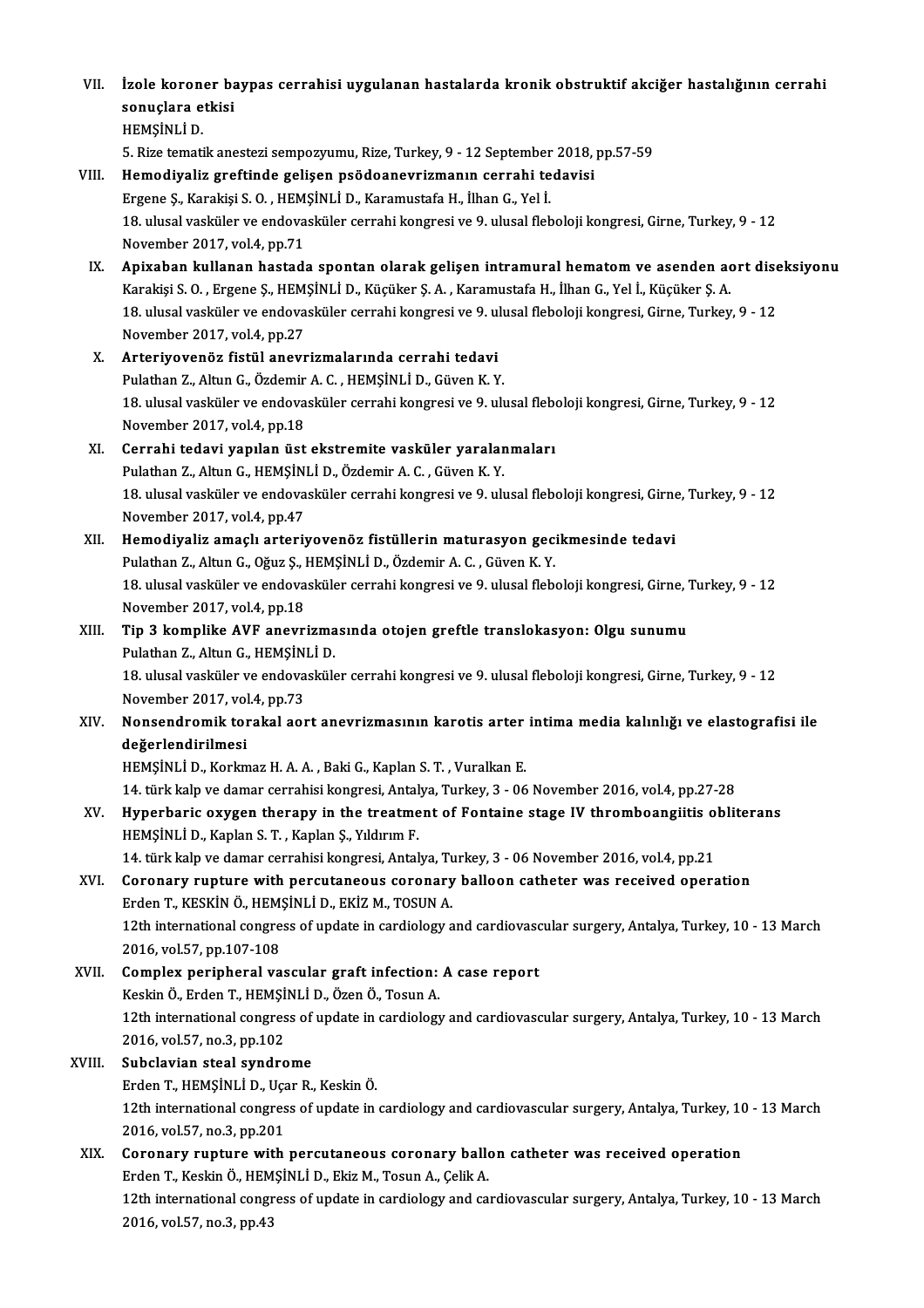| XX.     | A comparison of the long term clinical outcomes of first and second generation drug eluting stents<br>in saphenous vein graft lesions                                                         |
|---------|-----------------------------------------------------------------------------------------------------------------------------------------------------------------------------------------------|
|         | Kaplan Ş., Kaplan S. T. , Şahin M., Erdoğan E., Gedikli Ö., Hoşoğlu Y., Kutlu M., Gökçe M., Göktekin Ö., HEMŞİNLİ D.                                                                          |
|         | 12th international congress of update in cardiology and cardiovascular surgery, Antalya, Turkey, 10 - 13 March                                                                                |
|         | 2016, vol 57, no 3, pp 45                                                                                                                                                                     |
| XXI.    | A rare cause of refractory angina despite repeated coronary stent and bypass surgery: coronary                                                                                                |
|         | subclavian steal syndrome                                                                                                                                                                     |
|         | HEMŞİNLİ D, Erden T, Keskin Ö, Gümüş V.                                                                                                                                                       |
|         | 12th international congress of update in cardiology and cardiovascular surgery, Antalya, Turkey, 10 - 13 March                                                                                |
|         | 2016, vol 57, no 3, pp 172                                                                                                                                                                    |
| XXII.   | Hemodiyalizde erken kanülasyon greftlerinin kısa ve orta dönem primer ve sekonder açıklık oranları                                                                                            |
|         | Pulathan Z., Altun G., HEMŞİNLİ D., Güven K.Y.                                                                                                                                                |
|         | 17. ulusal vasküler ve endovasküler cerrahi kongresi ve 8. ulusal fleboloji kongresi, Antalya, Turkey, 29 October -                                                                           |
|         | 01 November 2015, vol 4, pp 87                                                                                                                                                                |
| XXIII.  | Abdominal aort anevrizmalarının endovasküler tedavisi                                                                                                                                         |
|         | Altun G., Oğuz Ş., Pulathan Z., HEMŞİNLİ D., Dinç H., Civelek A.                                                                                                                              |
|         | 17. ulusal vasküler ve endovasküler cerrahi kongresi ve 8. ulusal fleboloji kongresi, Antalya, Turkey, 29 October -                                                                           |
|         | 01 November 2015, vol.4, pp.40                                                                                                                                                                |
| XXIV.   | Hemodiyaliz amaçlı damar erişiminde iskemik monomelik nöropati                                                                                                                                |
|         | Pulathan Z., Altun G., HEMȘINLI D.                                                                                                                                                            |
|         | 17. ulusal vasküler ve endovasküler cerrahi kongresi ve 8. ulusal fleboloji kongresi, Antalya, Turkey, 29 October -<br>01 November 2015, vol.4, pp.88                                         |
| XXV.    | Mortalitesi yüksek pelvik travmada iki aşamalı iliyak bypass ve spiral venöz greft kullanımı (olgu                                                                                            |
|         | sunumu)                                                                                                                                                                                       |
|         | Pulathan Z., Altun G., HEMȘİNLİ D., Güven K.Y.                                                                                                                                                |
|         | 17. ulusal vasküler ve endovasküler cerrahi kongresi ve 8. ulusal fleboloji kongresi, Antalya, Turkey, 29 October -                                                                           |
|         | 01 November 2015, vol 4, pp.71                                                                                                                                                                |
| XXVI.   | Deneysel rüptüre abdominal aort anevrizması modelinde eritropoetinin böbrek hasarına etkisi                                                                                                   |
|         | Altun G., Çakıroğlu Y., HEMŞİNLİ D., Menteşe A., Yuluğ E., Pulathan Z.                                                                                                                        |
|         | 17. ulusal vasküler ve endovasküler cerrahi kongresi ve 8. ulusal fleboloji kongresi, Antalya, Turkey, 29 October -                                                                           |
|         | 01 November 2015, vol 4, pp 4                                                                                                                                                                 |
| XXVII.  | Nutcracker sendromu: Özofagus değil                                                                                                                                                           |
|         | Ustaoğlu M., HEMŞİNLİ D., Yüzbaşıoğlu B., Büyükakıncak S., Altay S.                                                                                                                           |
|         | 31. ulusal gastroenteroloji haftası, Antalya, Turkey, 25 - 30 November 2014, vol.4, pp.387                                                                                                    |
| XXVIII. | Pelvik konjesyon sendromu: Kronik pelvik ağrı ayırıcı tanısında gözardı ediliyor mu?                                                                                                          |
|         | Ustaoğlu M., HEMŞİNLİ D., Yüzbaşıoğlu B.                                                                                                                                                      |
|         | 31. ulusal gastroenteroloji haftası, Antalya, Turkey, 25 - 30 November 2014, vol.4, pp.387<br>Clotrimazole attenuates systemic inflammatory response and lung injury in an experimental model |
| XXIX.   | of ruptured abdominal aortic aneurysm                                                                                                                                                         |
|         | Pulathan Z., Ergene Ş., Altun G., HEMŞİNLİ D., Kılıç A. A., Duzcan İ., Menteşe A., Yuluğ E., Civelek A.                                                                                       |
|         | 14th congress of asian society for vascular surgery, İstanbul, Turkey, 26 - 29 October 2013, vol.6, pp.37                                                                                     |
| XXX.    | giant aneurysm popliteal artery                                                                                                                                                               |
|         | Koramaz İ., HEMŞİNLİ D., Özcan F., Kaklıkkaya İ.                                                                                                                                              |
|         | 8th international congress of update in cardiology and cardiovascular surgery, Antalya, Turkey, 1 - 04 March 2012,                                                                            |
|         | vol 15, pp 121                                                                                                                                                                                |
| XXXI.   | role of ethyl pyruvate in remote organ injury in an experimental model of ruptured abdominal                                                                                                  |
|         | aortic aneurysm                                                                                                                                                                               |
|         | Pulathan Z., Altun G., Güven K.Y., HEMŞİNLİ D., Duzcan İ., Menteşe A., Yuluğ E., Civelek A.                                                                                                   |
|         | 8th international congress of update in cardiology and cardiovascular surgery, Antalya, Turkey, 1 - 04 March 2012,                                                                            |
|         | vol 15, pp 78                                                                                                                                                                                 |
| XXXII.  | The effect of tranexamic acid and desmopressin acetate infusion on coagulation parameters in                                                                                                  |